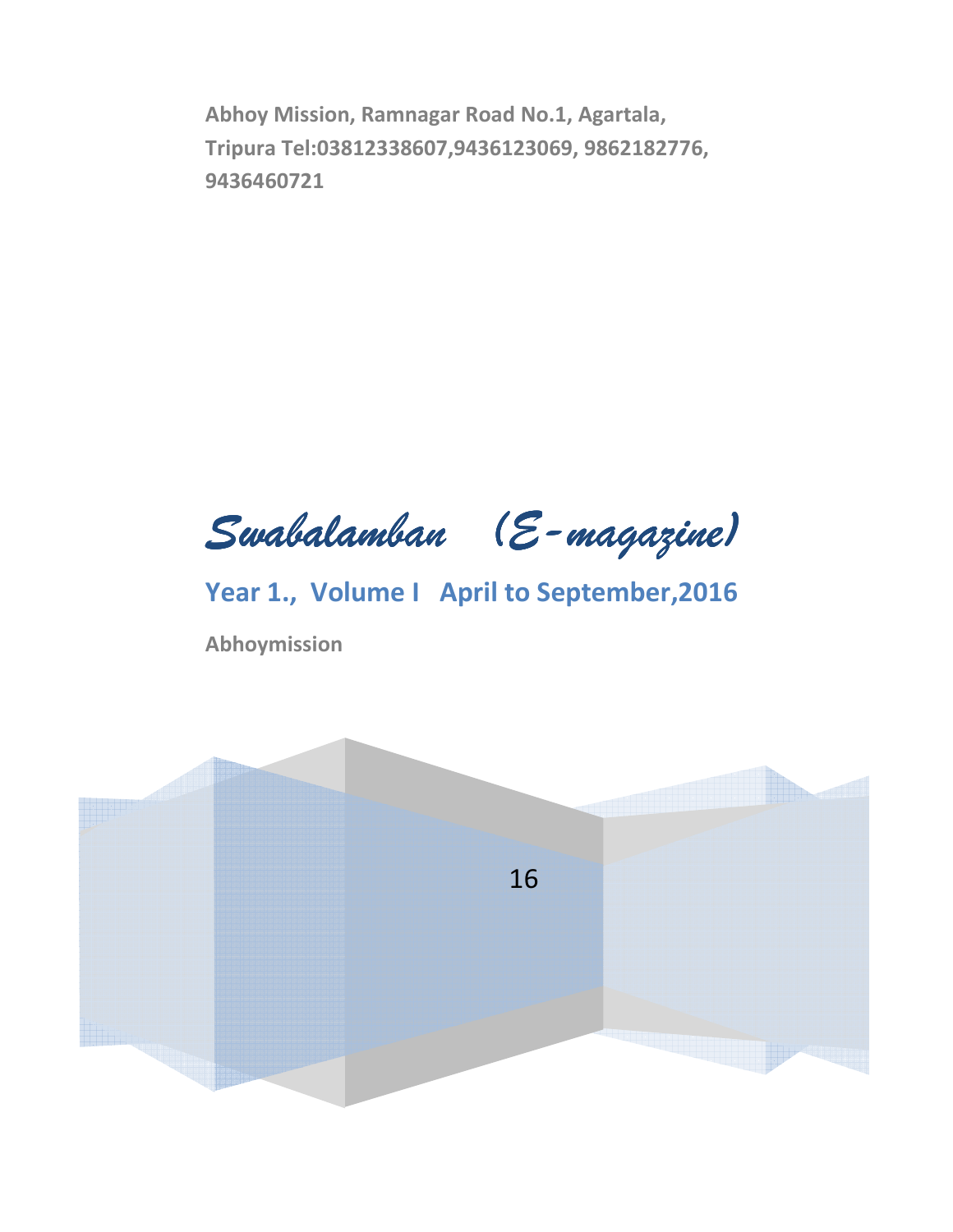## From Editor's Desk……….

Issues of disabilities & senior citizens remain invisible in global development agenda. Cause of incidence of disabilities and ageing at faster pace lie in poverty. On the other hand, people with disabilities and elderly are more susceptible to the menace of poverty. They suffer from less accessibility to vital services, which in turn contribute to marginalization or exclusion of them from the mainstream of the society. Economy at State, Country and Global level suffers a considerable loss due to increasing ratio of disable & elderly within the population. Therefore, at the present juncture of progress of humankind, inclusive development should be our goal. Inclusion is a system where every member enjoys equal rights, full participation and equal opportunities. Inclusive development must incorporate inclusive education, development of inclusive infra-structural conditions, empowerment of disable youth with job training and improved access to health services. Lack of true knowledge about disability & geriatric issues is another factor that keeps disable people & elderly away from realization of inclusion in the society. Development of community awareness is another area where we should work on. We all should join our hands together to make the dream of inclusive development real. On the way of our 28 years long voyage, though we succeed in some areas, we faced number of difficulties & complications and enjoyed enormous cooperation from a variety of sections of Society. Inclusive development cannot be realized, if, a huge number of people belonging to different sectors, cannot come together and work collectively by joining their hands. Introduction of "Swabalamban" E-magazine is a step forward to take a number of people together in more coordinated way to make inclusive development reality.

> Miss. Susmita De Secretary.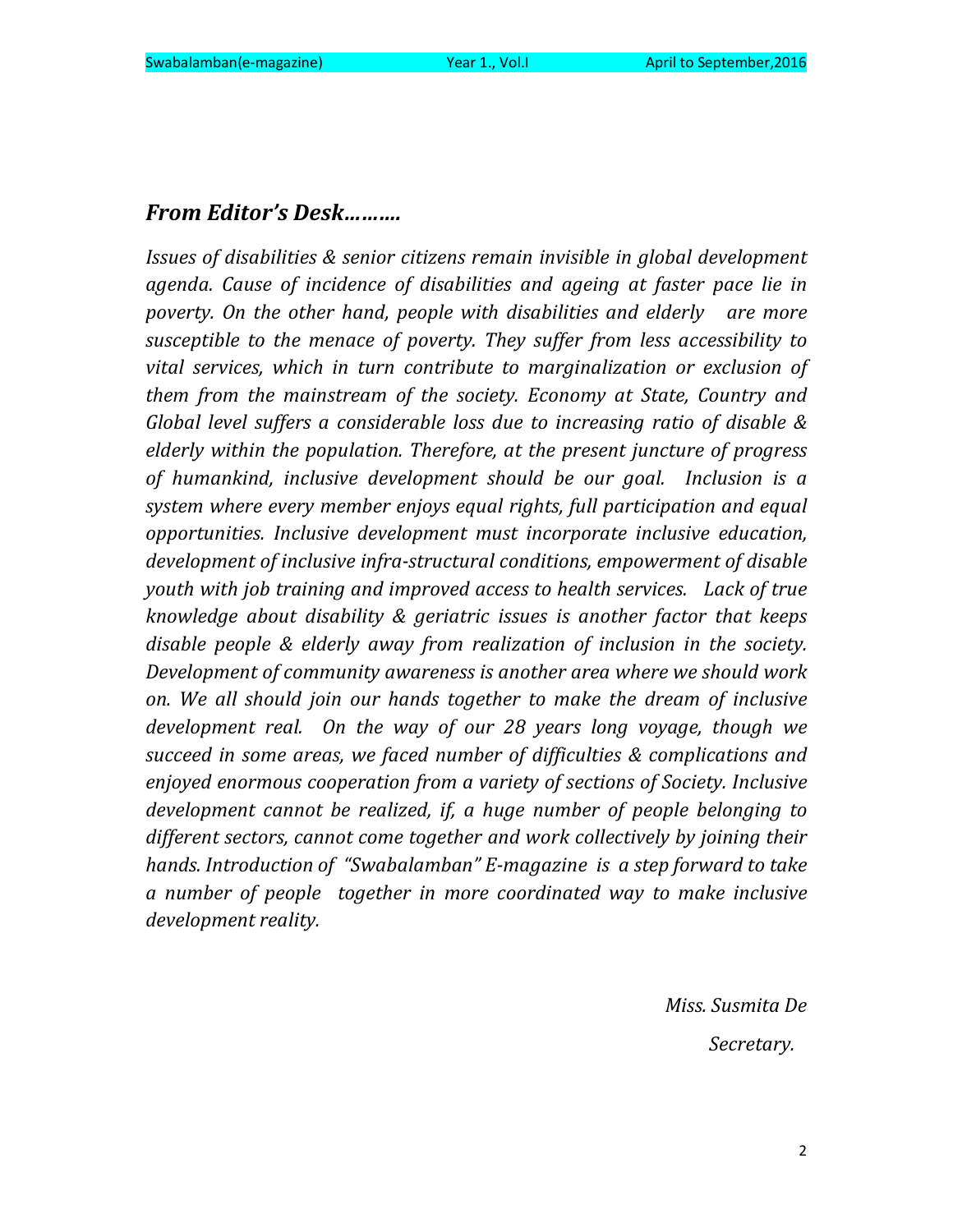# Experiential tale from a physiotherapist

# Mr. Abhishek Majumder (Physiotherapist)

I started rendering service to elderly people and children with special needs in Abhoy Ashram in Gakulnagar G.P. under Bishalgarh Subdivision of Sepahijala District from the month of July,2014. The Abhoy Ashram is managed by Abhhoy Mission, Agartala. At the very primary stage, I remained busy with assessment of senior citizens and children. Then, I prepared plan for physiotherapy for them. Initially physiotherapy service was conducted in two phase- i) active exercise and ii) passive exercise. Afterward, for children with special needs, sports programme became a new addition in the service. At present, physiotherapy service is being offered to 25 older persons and 18 children with special needs.

Due to physiotherapy service, improvement has been noticed in number of children and they learnt to live in a new approach of living. A girl, named Manju Sarkar with right side Hemiplegia developed much. At the beginning, I noticed that her elbow, wrist, fingers, knee, ankle remained bent due to spasticity. She had the inability to move these parts. Because of physiotherapy, degree of spasticity in her reduced gradually. Now she can move her elbow, wrist, fingers, knee, and ankle to a little extent. Skills in the domain of activities of daily living and in sports has been augmented.

Nayan Das, a 02 year old boy with Cerebral Palsy and mental Retardation is suffering from developmental delay. Involuntary movement is noticed in his upper &lower limbs. At the beginning he was found remained in lying condition. Due to physiotherapy service to Nayan, voluntary control enhanced in him and now he can lift self to sitting state from lying condition with his own effort.

Suman Saha, another 15 year old boy of the centre, had a habit of scratching others with finger nails. He was engaged in active exercise and sports activities. Now he can perform many activities by his own endeavor. Due to physiotherapy service, a remarkable change appeared in behaviour of Suman. Tendency to scratching others reduced considerably and now he can mix with others easily.

Trizama Aich, a 11year old day scholar, is suffering from athetoid cerebral palsy. Due to physiotherapy exercise, involuntary movement in her muscles become less and flexibility of the body increased. Improvement of motor skills noticed in her.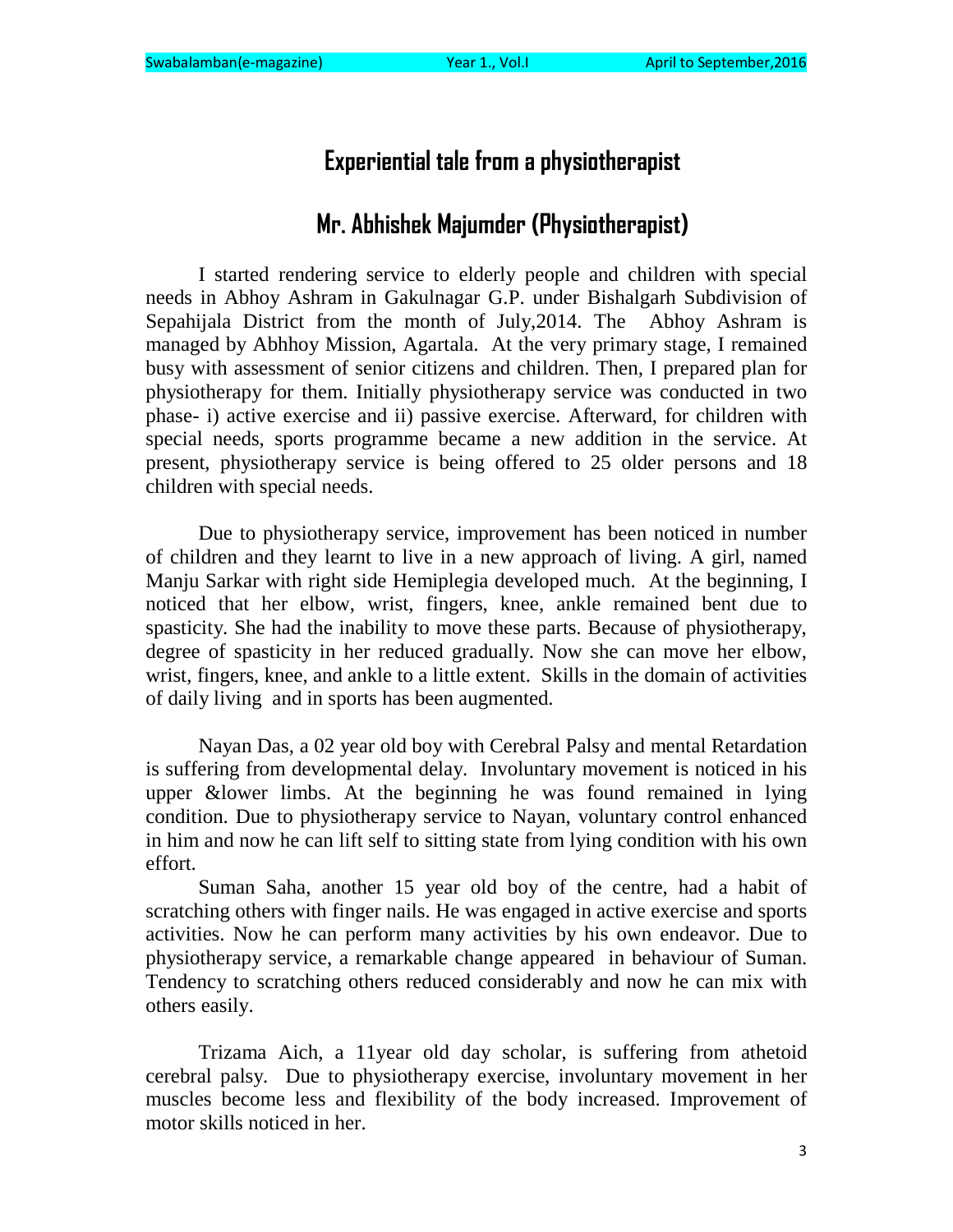Physiotherapy equipments like Static cycle, Tred mill, Balance Board, Twister, Ankle exerciser and weights are used at the time of performing physiotherapy by children with special needs & elderly inmates of Abhoy Ashram.

I have a practice of telling stories & rhymes at the time of providing exercise. The children enjoy the exercise much and it helps to establish cordial relation with them. When I commenced my service, I observed that the children were reluctant to do exercise and they Among the 25 senior citizens of Old Age Home, all comes within the ambit of my therapy service. At initial stage, on the issue of common pain, elderly inmates had a tendency to go to the doctors and consume pain-killers despite suggestion from physicians not to consume such drug much. Now they realized the impact of exercise on their body and the tendency of using drugs lessened now. I regularly make conversation with older inmates. The story of their misery in their house, in past, arouses pain in my mind. Joy & jubilation of children in activities, study, sports and argument with counter argument & untainted love among elderly inmates, what I observed in Abhoy Ashram, I never noticed such phenomena in other areas in my life time.

 On visit to community to provide service to children with special need & older people, I watched that family members are suffering from lack of knowledge and information regarding facilities available for them. As majority of families belong to poor category, they find little time to think & act for their disable or senior members. Even during my service to the finger-count clients belonging to economically & financially sound families, I become aware that family members have very little idea about holistic development of child.

# Rho protein signaling pathways and Mental Retardation

# Sudip Datta (Special Educator)

Rho proteins belongs to the family of guanine nucleotide-binding proteins(G proteins) which act as molecular switches inside the cells and are involved in transmitting signals from a variety of stimuli outside a cell to its interior. G proteins belong to the larger group of enzymes called GTPases.

In mammals, the Rho family contains 22 members. Almost all research involves the three most common members of the Rho family-

Cell division cycle 42 (Cdc42),

Ras related C3 botulinum toxin substrate 1(Rac1) and

Ras homolog gene family, member A (Rho A).

Activity of Rho proteins is regulated by factors that control their ability to bind to and hydrolyze guanosine triposphate (GTP) to guanosine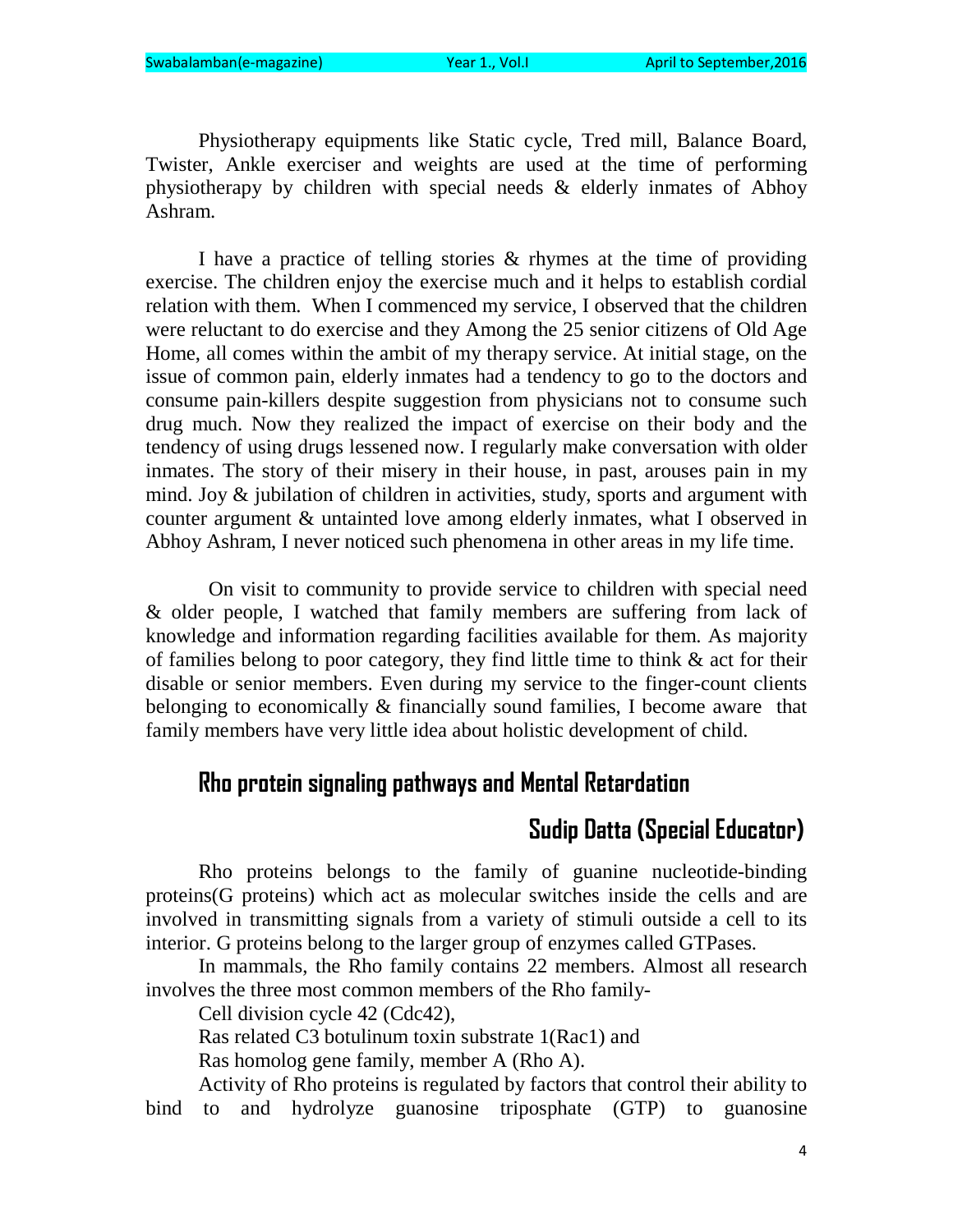diphosphate(GDP).When they are bound to GTP, they are "on" and when they are bound to GDP, they are "off". Three general classes of regulators of Rho protein signaling have been identified-

Guanine nucleotide exchange factors(GEFs) GTPase activating proteins(GAPs) and Guanine nucleotide dissociationinhibitors(GDIs)

GEFs activate Rho proteins by catalyzing exchange of GDP for GTP.

GAPs control the ability of GTPase to hydrolyze GTP to GDP.

GDI proteins form a large complex with Rho protein, helping to prevent diffusion within the membrane and into cytosol and thus acting as anchor and allowing tight spatial control of Rho protein.

Animal cells form many different shapes based on their function and location in the body. Rho proteins help cells to regulate changes in shape throughout their life cycle. Before cells can undergo key processes, such as budding, mitosis or locomotion, it must have some manner of cell polarity. One of the most obvious changes to cell morphology controlled by Rho proteins is the formation of lamellipodia and filopodia, projecting processes which look like "fingers" or "feet" and often propel cells or growth cones across substances. Virtually, all eukaryotic cells form such processes upon Rho activation.

The role of Rho family of GTPases and its effects in the stability of actin and spine motility has important implications for memory. The morphology of the spine depends on the states of actin, either in Globular(G-actin) or filamentaous (F-actin) forms. If the dendritic spine is the basic unit of information storage, then the spine's ability to extend and retract spontaneously must be constrained. If not, information may be lost. Rho family of GTPases makes significant contributions to the process that stimulates actin polymerization. This, in turn, increases the size and shape of the spine. Large spines are more stable than smaller spines and may be resistant to mosification by additional synaptic activity. Changes in the shape  $\&$  size of dendritic spines are correlated with the strength of excitatory synaptic connections and heavily depend on remodeling of underlying actin cytoskeleton. So Rho family of GTPases are fundamental to the formation, maturation and plasticity of dendritic spines and to learning & memory.

#### **Rho A pathway**

Ro A modulates the regulation and timing of cell division. In the context of activity of neurons, Rho A is activated as below-

Once calcium has entered the cell through NMDA receptors, it binds to calmodium and activates Ca2+/Calmodium dependent protein kinase (CaMKII) which leads to activation of Ro A. Binding of Rho A to key effectors Rho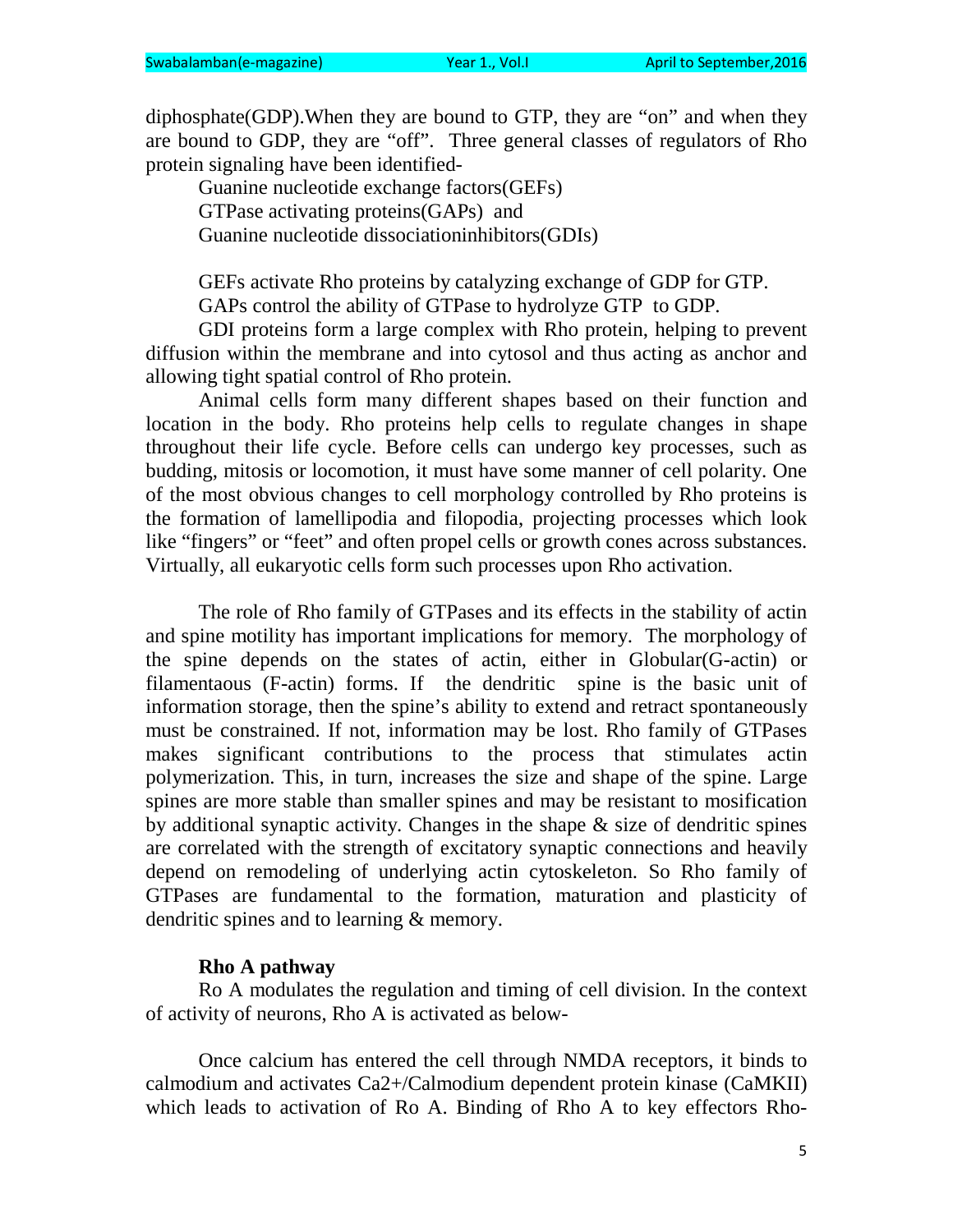associated coile-coil containing protein kinase 1 (ROCK), Diaphanous homolog 1(DIA 1) and Rophilin Rho GTPase binding protein(Rophilin 1) leads to actin polymerization and cytoskeleton rearrangements. Protein kinase N1(PRK 1) is a Rho effector involved in endosomal trafficking.

# **Cdc42 pathway**

Calcium influx into cell through NMDA receptor, binds to calmodium and activates CaMKII. Activated CaMKII activates Cdc42. Cdc42 acts asbinary switch by cycling between an inactive (GDP-bound) and an active (GTP-bound) conformational state. GEFs are essential for Cdc42 activation. Cdc42 activates p21-Activated kinases(PAK) that specifically phosphorylates and inactivates ADF/Cofilin. Inactivation of Cofilin leads to increased actin polymerization and expansion of spine's volume.

# **Rac1 pathway**

A number of protein acts as targets for Rac1 including PAKs, IQ motif containing GTPase Activating Protein-1(IQGAP1), Cdc42 binding protein kinase Alpha(DMPK-Like), Partner of Ras1(POR1). Rac1 binds p67 to increase activation of the NADPH system and production of Reactive oxygen species(ROS). Rac binds WASP Family Verprolin Homology Domain containing Protein which promotes actin polymerization in lamellipodia through activaton of IQGAP1. IQGAP1 captures growing microtubuls and results in cell polarization. Rac is involved in dynamics of actin cytoskeleton by binding to a protein complex.

Mental retardation

Mental retardation, in a number of cases, involves deformity of dendritic spines, which figure the post-synaptic connections between neurons. The distorted dendritic spines can be a consequence from modulation of rho protein signaling. After the cloning of a range of genes, implicated in X-linked mental retardation, a significant number of genes which have effects on Rho signaling were recognized. These genes are responsible for encoding proteins like Oligophrenin-1(a GAP that stimulates GTPase activity of Rac1, Cdc42 and Ro A), PAK 3(involved with the effects of Rac and Cdc42 on actin cytoskeleton) and *a*PIX (a GEF which activates Rac1 and Cdc42), guanine dissociation inhibitor 1. Effect of Rho signaling on the actin cytoskeleton, genetic malfunctions of Rho protein can explain the irregular morphology of neural dendritic spines seen in some cases of mental retardation.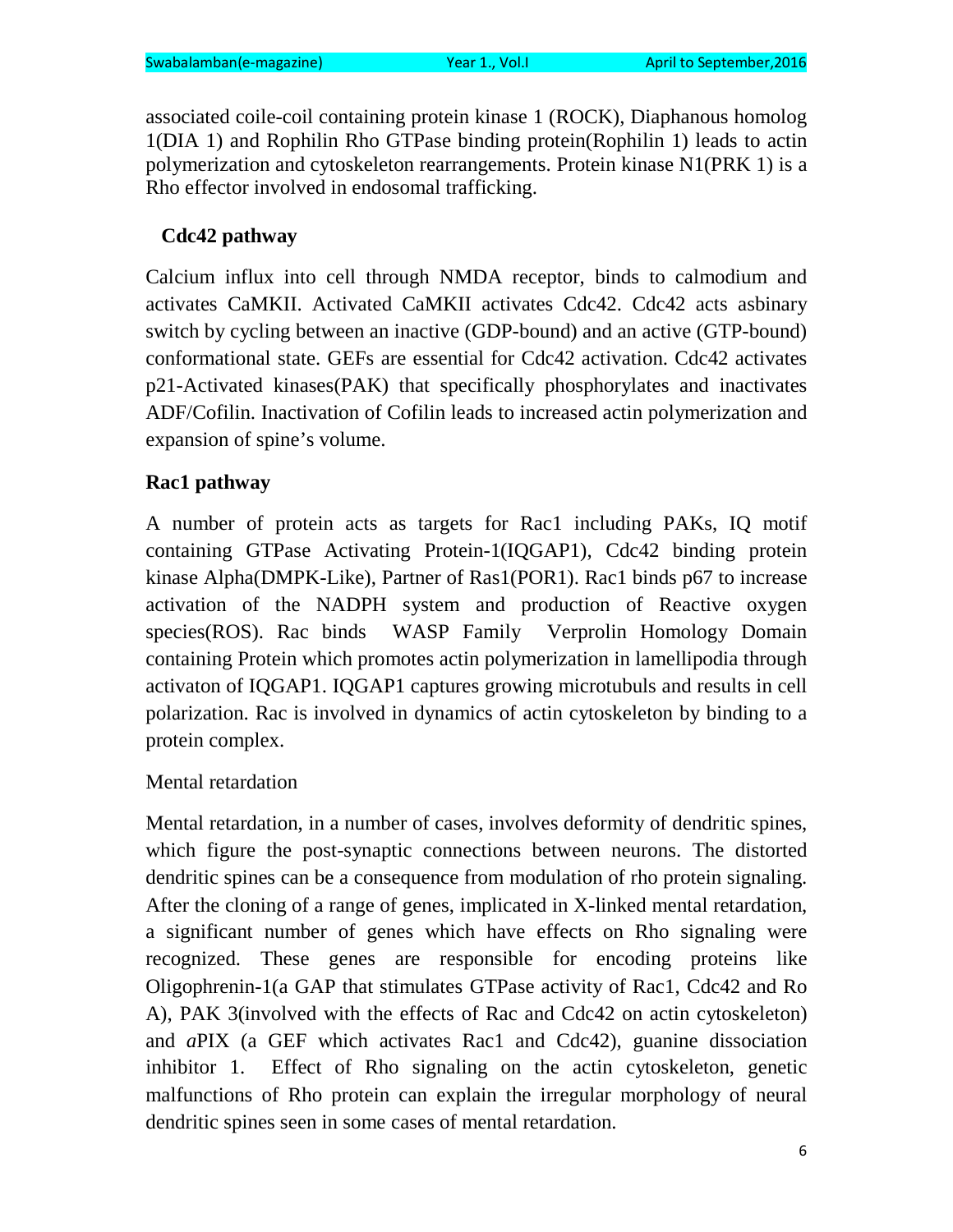# *News…………….*

Distribution of Educational kits among children having mental retardation

NIMH under Department of Empowerment of Persons with Disabilities, Govt. of India, along with Abhoy Mission, Agartala arranged a Distribution Camp of Educational Kits at Sukanta Academy Auditorium, Agartala on 14<sup>th</sup> September,2016. As a whole, 108 children with mental retardation received the educational kits. Category-wise distribution of kits was as such-

| Category of Kits | Distributed among number of children |
|------------------|--------------------------------------|
|                  | with mental retardation              |
| $Kit-1$          | 01                                   |
| Kit-2            | 28                                   |
| Kit-3            | 32                                   |
| Kit-4            | 47                                   |
| <b>Total</b>     | 108                                  |



#### **Training on Care & Service to Persons with Disabilities**

With the intention to furnish the parents of individuals with special needs, the Home Based Educators and NGO functionaries with modernized knowledge and information, the National Institute for Empowerment of Persons with Multiple Disabilities, Chennai, in collaboration with Abhoy Mission, Agartala, organized a training programme on Care &Service to the Persons with Disabilities at Sunity Hall, Ramnagar Road No.4, Agartala on 18<sup>th</sup>April, 2016. In total 59 individuals participated in the programme as trainees. Dr. Aloka Guha,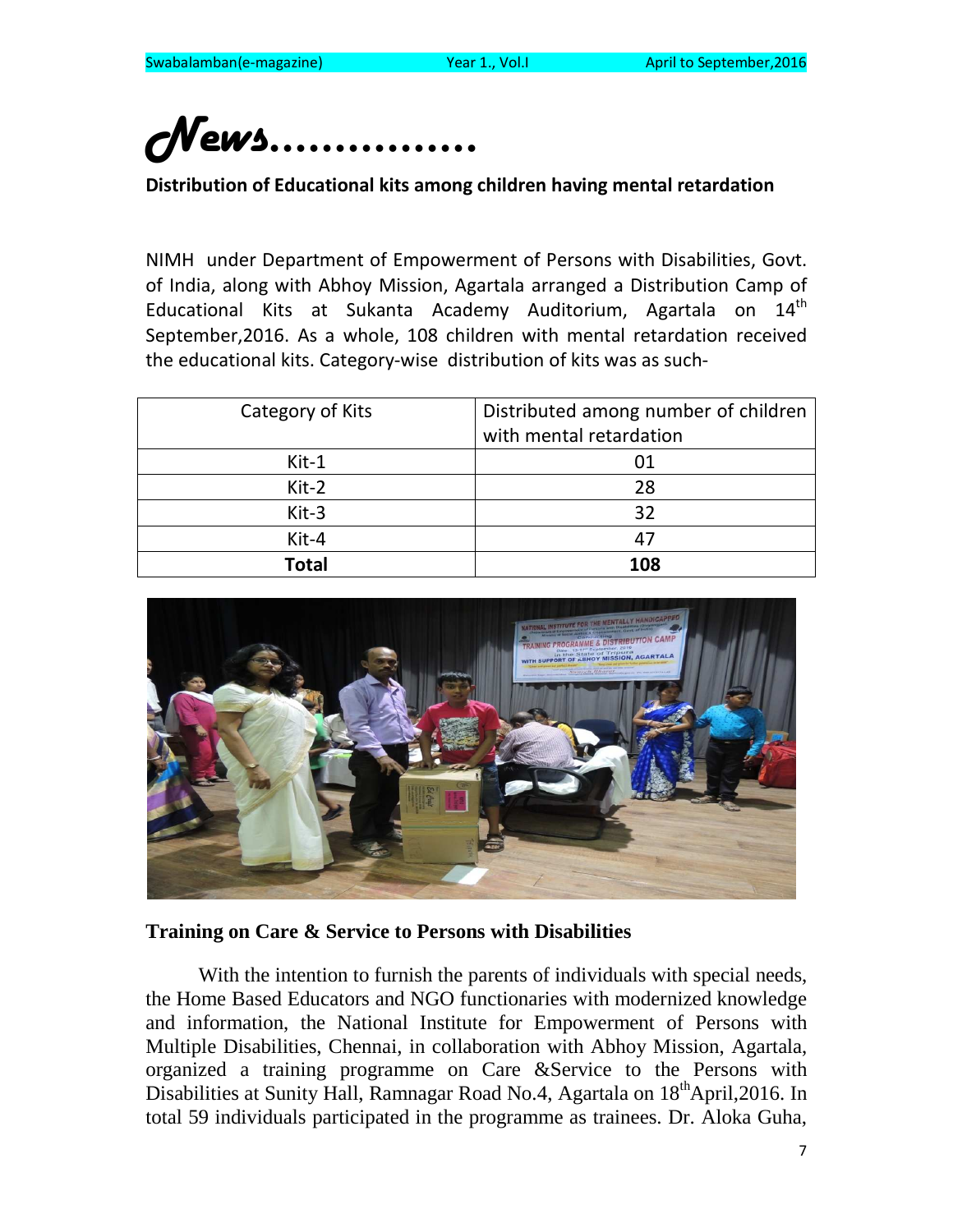ex-chairperson of National Trust, was prominent among the resource persons in the training programme. She delivered lecture on methods of giving appropriate service to persons with disabilities. Her lecture accompanied with realistic display of technique of providing service and care to such people. Mr. S. Gurumoorthy, from NIEPMD, Chennai, demonstrated the modus operandi handling and positioning children with special needs at house. Smt. Susmita De Coordinator, State Nodal Agency Centre(SNAC), Tripura under National Trust narrated facilities and concessions for persons with disabilities of the State. Sri Sudip Datta explained the services provided by the NIEPMD Extension centre, Agartala.

## **Training programme on Curricular Adaptation for Persons with Disabilities**

With the purpose of equipping general school teachers on curricular adaptations & classroom management for children with special needs in inclusive set up, on  $19<sup>th</sup>$ April, 2016, NIEPMD, Chennai, in association with Abhoy Mission, Agartala organized a training programme on Curricular Adaptation for Persons with Disabilities at Sunity Hall, Ramnagar Road No.4, Agartala. 75 general school teachers took part in the programme. Dr. Aloka Guha explained the strategies of curricular adaptation and classroom management for children with special needs. Through active participation in practical classes. Dr. Guha tried to introduce the concept of special abilities of the special need children in the mind of trainees. Concept of Inclusive education was amicably explained to the trainees.



#### **Awareness programme on Special Services to Persons with Disabilities by Police,Traffic Personnel and Media Functionaries**

NIEPMD,Chennai, in association with Abhoy Mission, Agartala organized an awareness programme on special services to persons with disabilities by police, traffic personnel and media functionaries on  $20<sup>th</sup>$ April, 2016. Venue of the programme was the Conference Hall of Vocational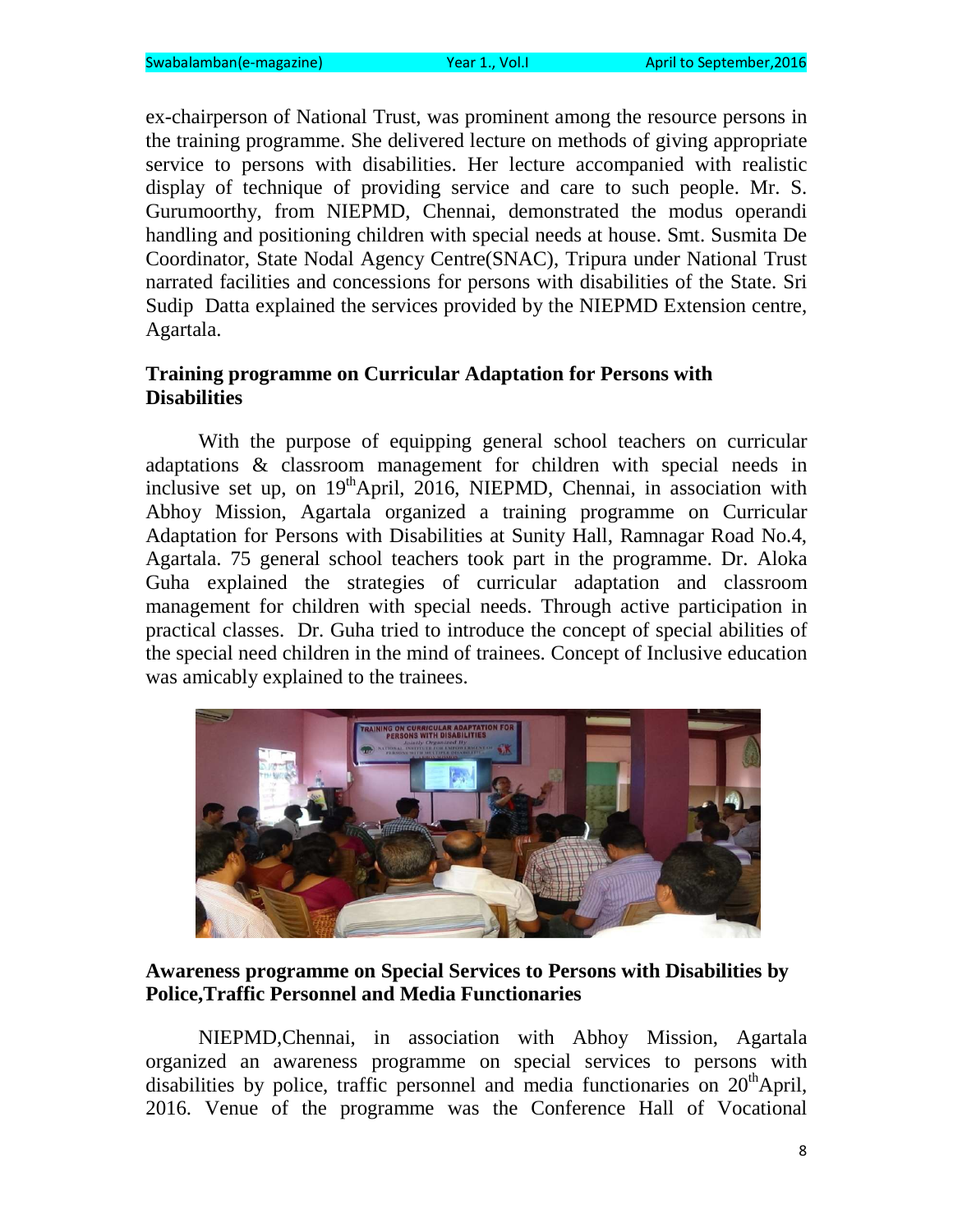Rehabilitation Centre for Handicapped (VRC), Agartala atAbhoynagar.50 participants from Police Department, Traffic Department and media were present in the programme. Sri Sebabrata De, Assistant Director, VRC, Agartala inaugurated the programme and provided thanks to NIEPMD for organizing such programmes. Dr. Aloka Guha narrated the Rights of persons with special needs and explained how the police as well as traffic Department personnel and media functionaries can play their role in supporting the persons with special abilities to enjoy the rights and opportunities to full extent.



#### **Awareness programme on Safety Measures during Vocational Activities by Persons with Disabilities**

On21<sup>st</sup> April, 2016the programme on special measures during vocational activities by persons with disabilities was organized in the Conference Hall of Vocational Rehabilitation Centre for Handicapped (VRC), Agartala atAbhoynagar.54 individuals took part in the programme. The programmewas inaugurated by Sri Sebabrata De, Assistant Director, VRC,Agartala. In inaugural speech, Sri De explained the relevance of organizing such programmes. Sri Gautam Majumder, Deputy Director,Department of Employment & Manpower Development discussed role of vocational training in creating more opportunities. He emphasized in creating more jobs in nongovernment sectors. Sri Sebabrata De discussed safety measures during vocational activities by persons with disabilities. Sri S.Gurumoorthy emphasized on taking first aid measures in fall, burn, electrical shock, snake bite and other cases. Sri Sudip Datta of NIEPMD Extension centre, Agartala and Sri Sebabrata De of VRC, Agartala provided practical demonstration along with lecture of Sri S. Gurumoorthy.

#### **Give India's NGO Partners meet**

Give India's NGO Partners meet was held in Mumbai on  $29<sup>th</sup>$  &  $30<sup>th</sup>$ April, 2016. Delegates of NGO Partners of Give India from all over India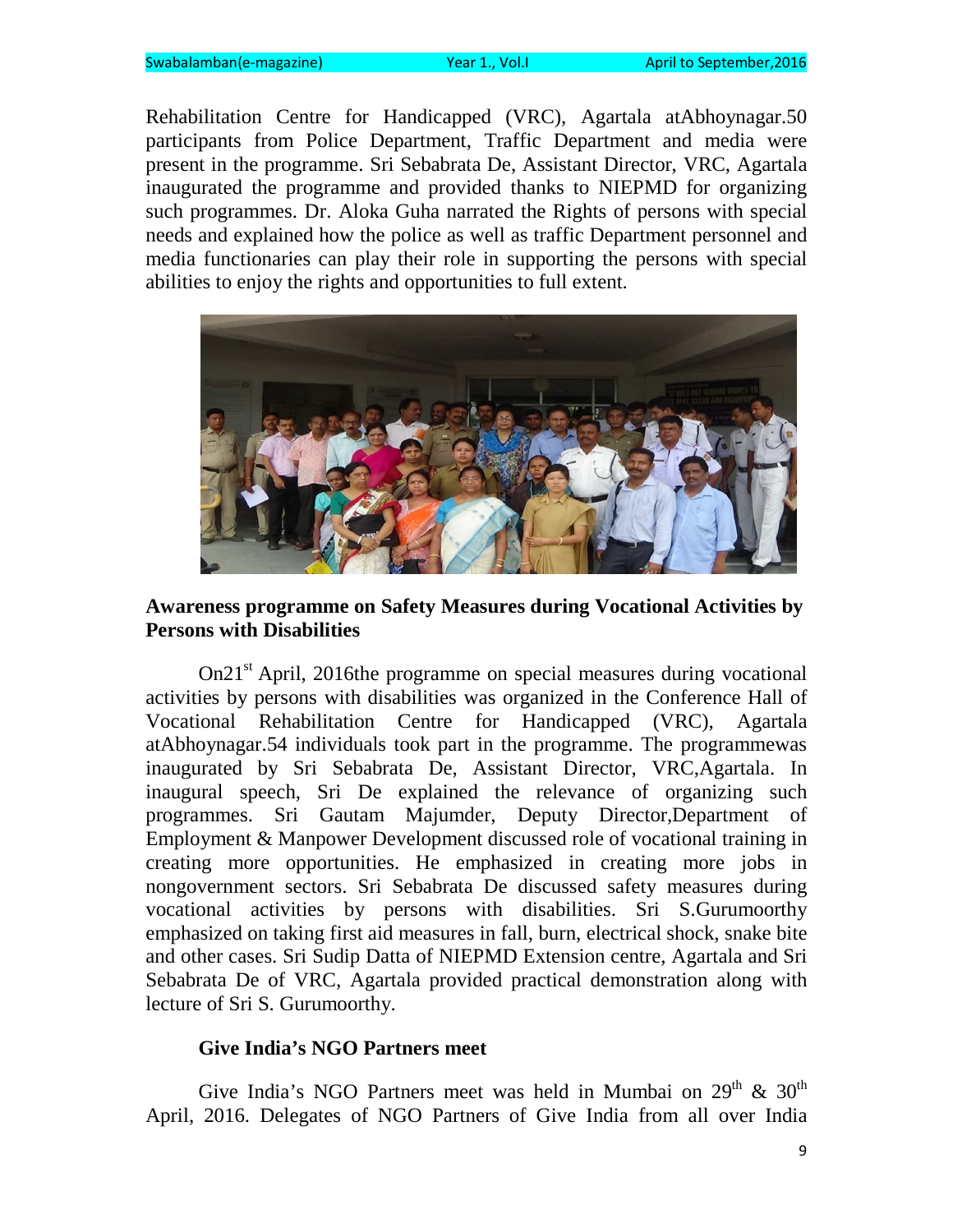attended the meeting. Fund raising through alliances, Engaging donors through better quality storytelling, tapping the donor, leveraging Give India's online fund raising platform, technology  $\&$  the digital platform, maintaining financial MIS, Corporate Donor relationships were the important topics discussed in the meeting. Being a NGO Partner of Give India from 2013, Delegates of Abhoy Mission, namely, Shyamal Deb & Susmita De participated in the meeting

#### **Capacity Demonstration by Persons with Disabilities**

NIEPMD, Chennai, in association with Abhoy Mission, Agartala organized Capacity Demonstration Programme in Vocational Rehabilitation Centre for Handicapped, Agartala. The programme was inaugurated by Sri Gautam Majumder, Deputy Director, Department of Employment &Manpower Development, Govt. of Tripura. Participants with Disabilities demonstrated their skill in the trades of cutting  $\&$  tailoring, carpentry, cane work, radio  $\&$  TV repairing and computer operation. Notable performers in different trades were distinguished with prizes. In valedictory session, Sri Shyamal Deb expressed his gratitude to Director NIEPMD for taking initiative to organize such training programmes in Tripura State.

## **Review meeting of State Nodal Agency Centres(SNACs) of the National Trust**

Under the Chairmanship of Dr.Vinod Agarwal, Chairperson, National Trust, a review meeting of State Nodal Agency Centres(SNACs) was held in New Delhi on 11<sup>th</sup> May, 2016. Sri C.K. Khaitan, JS & CEO along with other officials of National Trust attended the meeting. Coordinators of SNACs of 25 States and Union Territories including Ms. Susmita De, Coordinator, SNAC, Tripura State were present in the meeting.

Prior to review meeting, 02 hours training programme of SNAC Coordinators on use of Scheme Management System (SMS) was organized.

In his address, the Chairman told that Department of Empowerment of Persons with Disabilities (DEPwD) is developing a National Disability Data base containing Unique Disability ID (UDID) for each person with Disabilities (PwD) in the country. He stressed the need for spatial distribution of schemes to ensure PAN India representation. He also stated that Guidelines for Evaluation and Assessment of Autism and procedure for certification has been notified by the Department.

The Programme officer informed the SNAC Coordinators about introduction of online module. In the meeting decisions were taken in favour  $of -$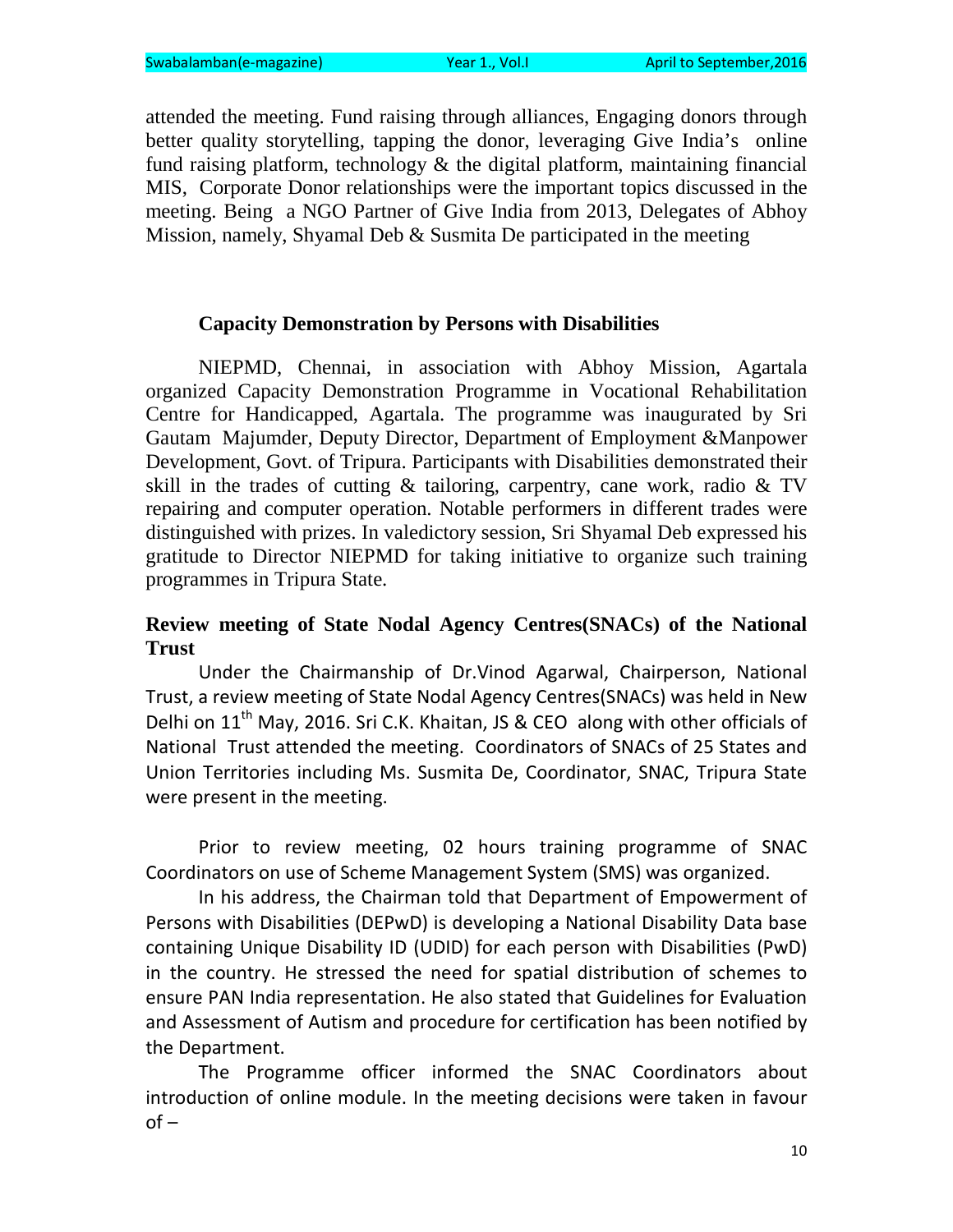- Making wide publicity of RCI recognized Care Associate Course under Sahyogi scheme
- Sending factual report by SNAC on issuance of Disability Certificate covered under the Act.
- Making 'Dashboard'by SNACs with following information a. Name of the ROs of the State.
	- b. The schemes sanctioned tothem
	- c. Notifications to SNAC and ROs

## Training on Developing Counseling Skills for Counselors and Case Workers of Child Care Institutions

National Institute of Public Cooperation and child Development, Regional Centre, Jawahar Nagar, Khanapara, Guwahati organized Training on Developing Counseling Skills for Counselors and Case Workers of Child Care Institutions from  $6<sup>th</sup>$  to  $10<sup>th</sup>$  June, 2016. More than 50 Counselors and Case workers from 10 states- Assam, Arunachal Pradesh, Manipur, Meghalaya, Mizoram, Nagaland, Odisha, Nagaland, Tripura & West Bengal participated in the training programme. Five Counselors and Case workers from Tripura State including Debarshi Deb & Sudip Datta took part in the training programme.

## State Level Workshop for Orientation about online processing for funding for the National Trust Registered Organizations of North East India

State Level Workshop for Orientation about online processing for funding for the National Trust Registered Organizations of North East India was taken place in Don Bosco Institute ,Kharguli, Guwahati on 21<sup>st</sup> June, 2016. Mr. U.K. Shukla, Legal Advisor of National Trust, introduced the new schemes of National Trust to the Registered Organisations. Mr. Shukla also told about www.thenationaltrust.gov.in as new website of National Trust. Training was provided on how the organization will get registered themselves and online processing of Scheme management System to familiarize the ROs to avail the schemes. Sri Partha Pratim Shil & Sri Abhishek Majumder participated in the workshop as representative of SNAC, Tripura and Abhoy Mission respectively.

#### **Medical Team in Abhoy Ashram with effort from Govt. of Tripura**

In last rainy season number of inmate beneficiaries of Abhoy Ashram, including children and elderly fell ill with high degree of fever. Observing the number ailing inmates, the Govt. of Tripura took initiative to send a medical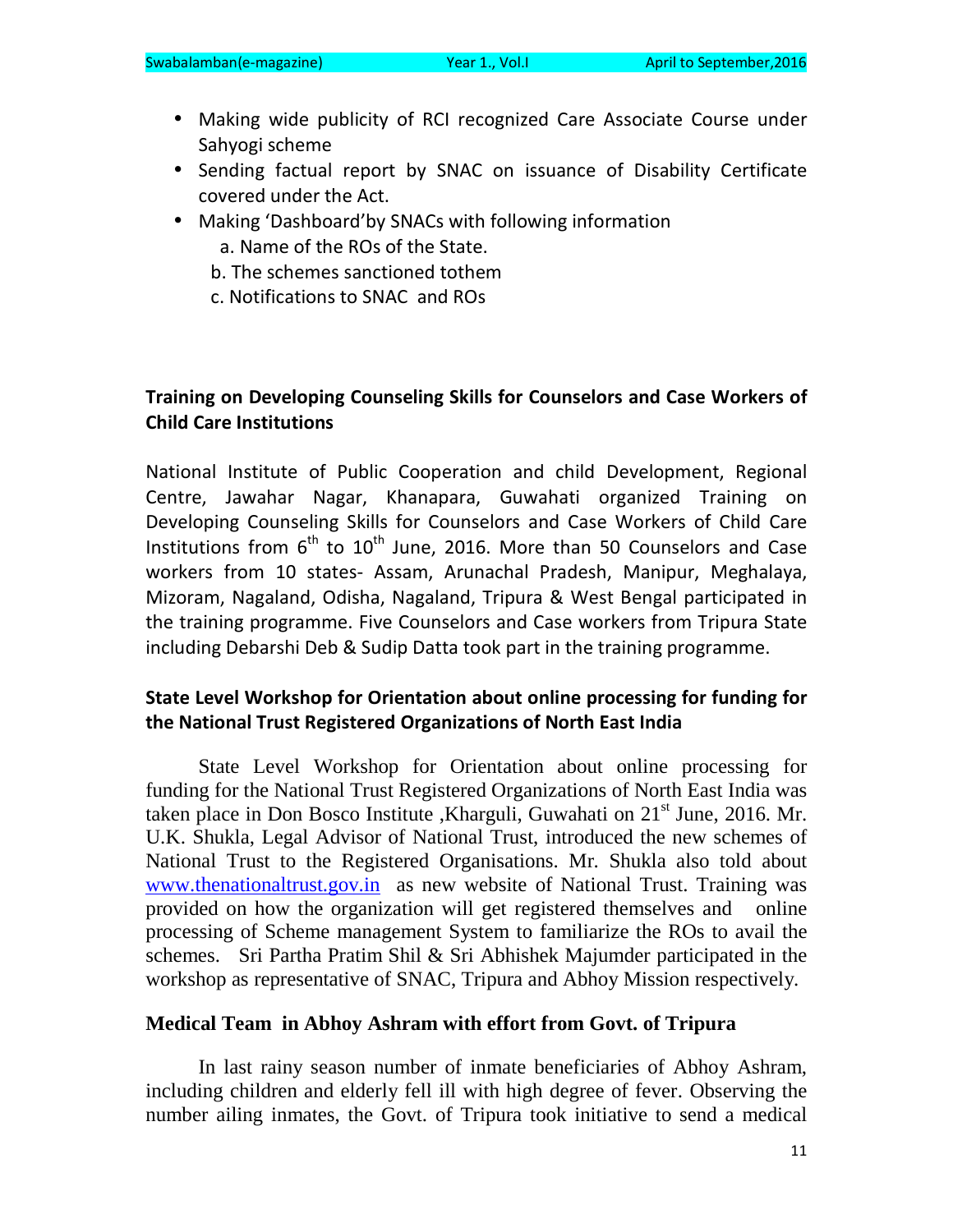team to Abhoy Ashram. In the month of August, the medical team visited Abhoy Ashram. Checking of health condition of all the inmates was conducted. Doctors of the team prescribed medicines according to ailing conditions, medicines were provided. Pathological tests conducted to detect malarial parasites with blood samples of all the beneficiaries and service providers



#### Training Programme on Disabilities for Media persons & Govt. officials

The National Institute for the Mentally Handicapped (NIMH), Secunerabad, with support from Abhoy Mission, Agartala, structured an Orientation and Training Programme on Disabilities for the Media Persons and Government officials at Circuit House Conference Hall, Agartala on  $13<sup>th</sup>$  September, 2016. Dr.Binapani Mahapatra,HOD, Deptt. of Rehab. Psuchology, NIMH, Secunderabad, Dr. Mousumi Bhaumik from NIMH, R.C. Navi Mumbai, Mr. R.C. Nitnaware from NIMH, Kolkata, Miss Susmita De, State Coordinator, SNAC, Tripura under National Trust and President of Abhoy Mission, Sri Shyamal Deb were among the distinguished persons attended the programme. In total, 34 media persons and officials from different electronic and print media including All India Radio, Agartala, Department of Information & Cultural Affairs (ICA) and Doordarshan Kendra, Agartala participated in the programme.

#### Training Programme on Disability issues for Teachers of Gomati District

NIMH, in association with Abhoy Mission, Agartala organized a Training Programme on Disability issues for teachers at Urban Resource Centre, Udaipur on 15<sup>th</sup> September, 2016. Dr. Binapani Mahapatra, Dr. Mousumi